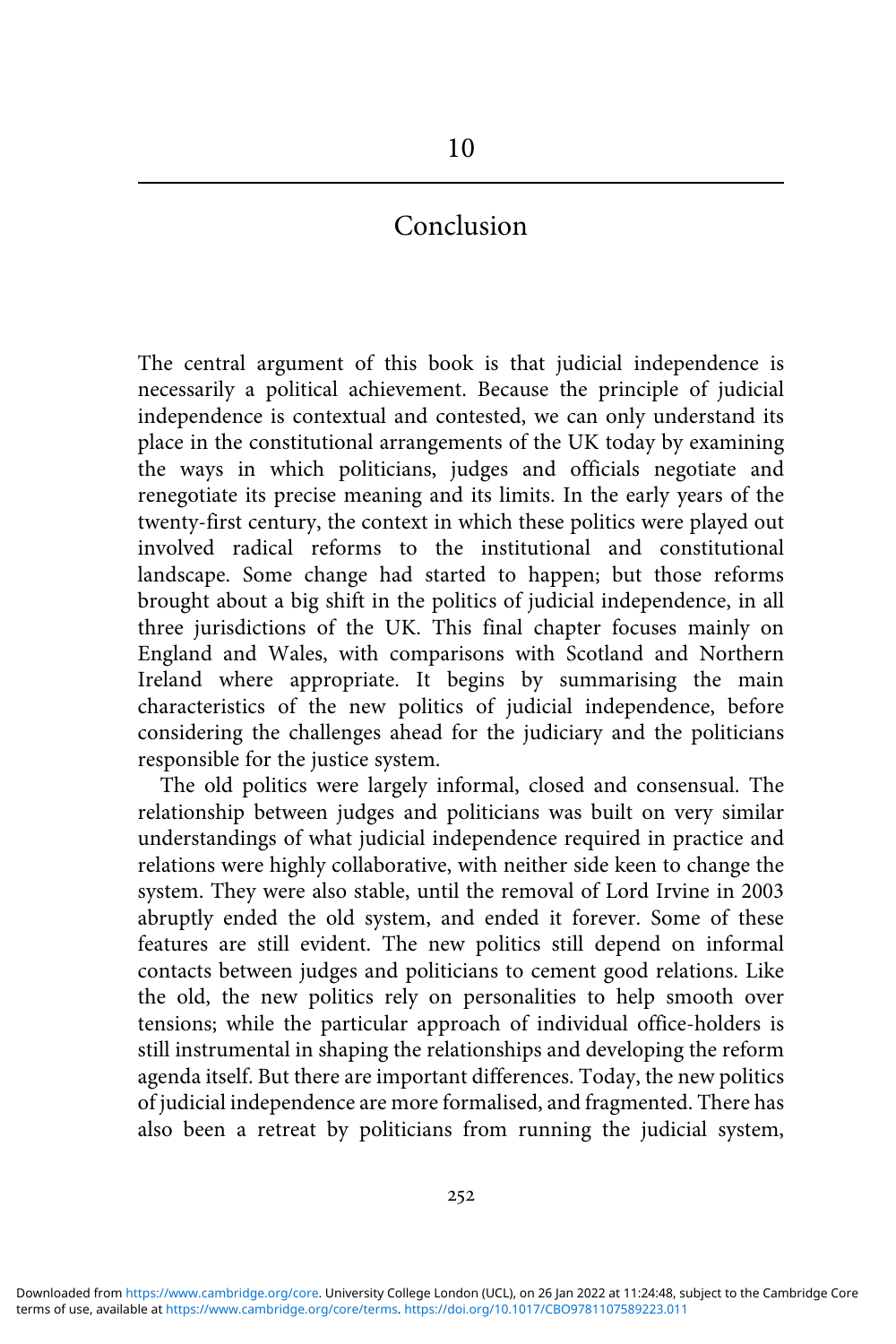paralleled by greater involvement by judges and a consequent increase in judicial self-governance.

#### The new politics: formalised and fragmented

A defining feature of the old politics of judicial independence was that the judicial and political worlds were interconnected and governed substantially by tradition and convention. Today, the two operate in increasingly distinct spheres. The greater separation of powers introduced by the Constitutional Reform Act 2005 required more formal structures and processes to handle the relationships between more separate branches of government, most notably in the area of judicial appointments and conduct, the management of the courts and the judicial governance structure. Some of these processes were created by the Constitutional Reform Act itself, while others have emerged subsequently. More formal processes are also evident in the detailed procedures laid down in the 2004 Concordat between the Lord Chief Justice and the Lord Chancellor, and in the later Framework Documents 2008 and 2011 which covered the management of the Courts Service. Although the smaller size of the jurisdictions of Northern Ireland and Scotland have allowed informal arrangements to continue in both systems to a greater degree than in England and Wales, there too new bodies and new rules have been created in relation to the judicial appointments process, judicial discipline and the courts services.

The system of communications between the judiciary in England and Wales and the outside world has also been formalised with the creation of the Judicial Communications Office and the willingness of judges to be guided and supported in managing their communications in a faster and less deferential world. Similarly, while many of the informal meetings and communications through which the politics of judicial independence were traditionally conducted still take place, the judiciary's channels of communications with politicians have become more formalised with meetings at regular and fixed intervals between the senior judges and politicians. Parliament has also been a focus for the development of more formal relations through the regular appearances by senior judges before Parliamentary Select Committees and ad hoc inquiries by committees into particular aspects of the justice system.

This more formalised politics of judicial independence has also become more fragmented. Because there is less reliance on the Lord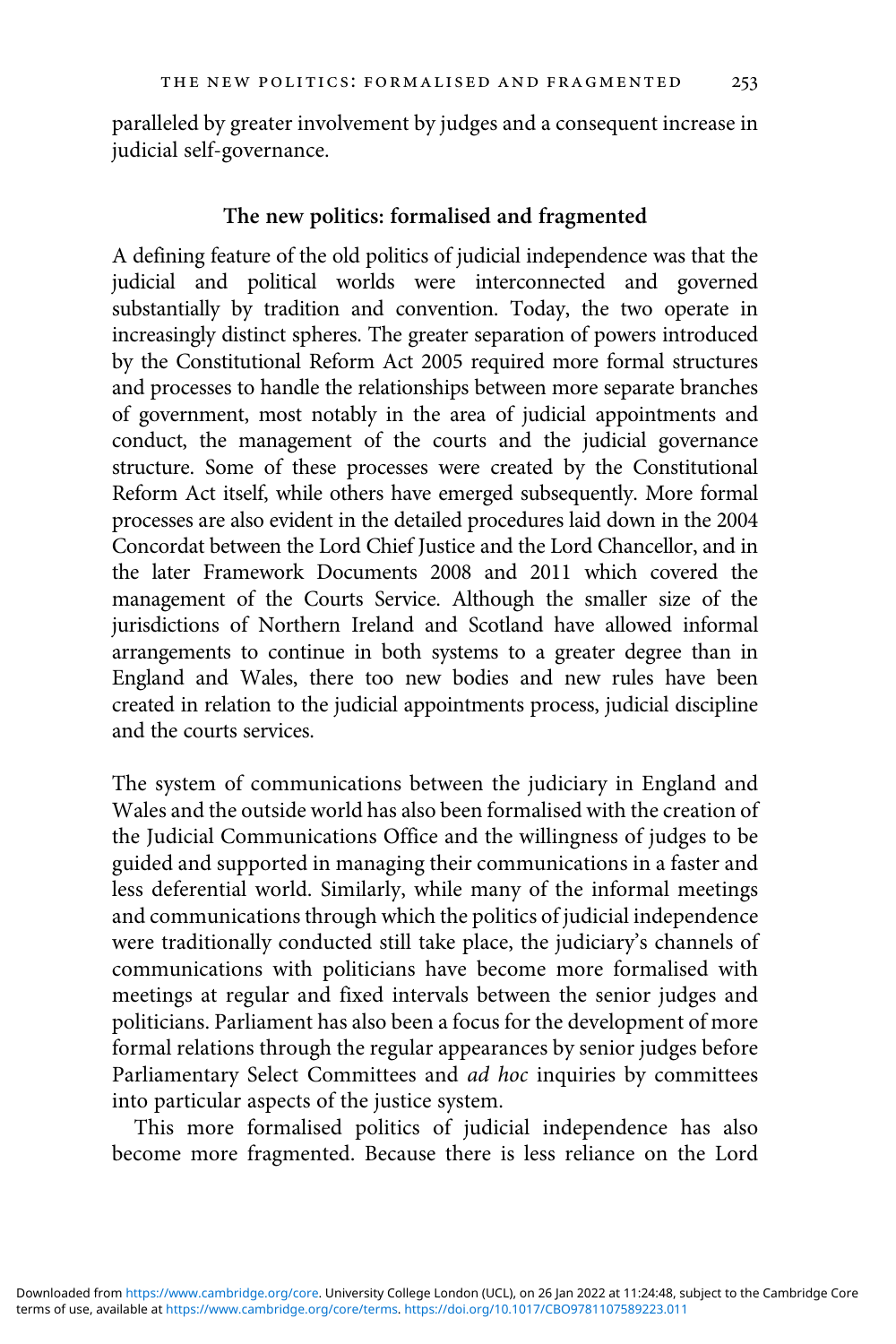Chancellor alone as the buckle between the judiciary and the government, a wider range of actors are involved in negotiations and interactions which shape the politics of judicial independence. Some have long played important roles, albeit out of sight, hidden behind the Whitehall and Westminster curtains. These have been joined by new actors, in particular lay members appointed to bodies such as HMCTS and the Judicial Appointments Commission. Involving laypeople in decisions previously taken by civil servants and politicians is not unique to the judicial sphere, but it has further dispersed responsibility for safeguarding judicial independence and for negotiating its meaning and boundaries.

The internal governance of the judiciary has undergone a similar process of formalisation, again most notably in England and Wales, where the expansion of the judiciary and the courts service to embrace the whole of the tribunals system has been a radical, if relatively neglected, change. The stronger leadership role of the Lord Chief Justice as the new head of the judiciary has been accompanied by the formal delegation of important administrative and managerial tasks to dozens of other judges. This senior management team now operates through the Judicial Executive Board as a form of judicial Cabinet, supported by the revitalised Judges' Council, which provides a stronger 'voice' for the whole judiciary.

### Political retreat and judicial advance

The main consequence of the formalisation and fragmentation of the politics of judicial independence has been the increasing disengagement of ministers from judiciary-related matters and the growing importance of the judicial leadership in filling this vacuum. The very purpose of the Constitutional Reform Act 2005 (CRA) was to increase the formal separation of powers between the political and judicial branches of government and to reduce the role of the executive in judicial matters. The flip side of political retreat has been judicial advance. In response to the changing role of the Lord Chancellor, the first three Lord Chief Justices to be head of the judiciary in England and Wales – Lord Woolf, Lord Phillips and Lord Judge – worked hard to strengthen the institutional autonomy of the judiciary and heightened their influence in the running of the judicial system. Political retreat and judicial advance have taken different forms. In some areas, such as judicial discipline, which used to be a matter exclusively for the Lord Chancellor,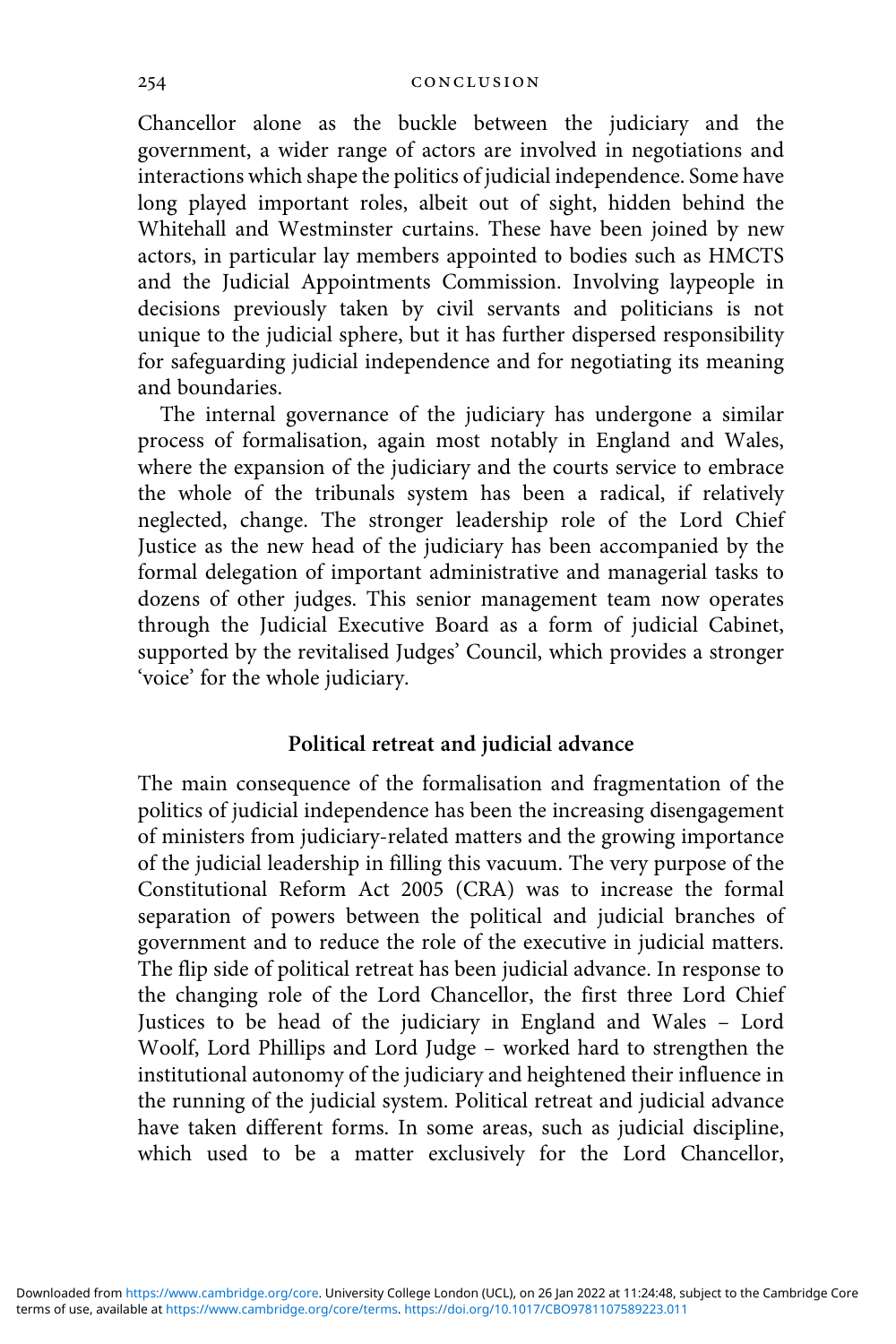responsibility is now formally shared between the Lord Chancellor and the LCJ. Likewise, the Courts Service was reconfigured as a partnership to be run jointly between the executive and the judiciary. The transformation of the Judicial Office into a de facto judicial civil service was an important factor in allowing the judiciary to share much of the day-to-day management of the judiciary with the Ministry of Justice.

The marginalisation of the executive has also shaped judicial appointments, where a highly informal system built around largely unfettered ministerial discretion has been replaced by a closely regulated statutory system managed by an independent body, in which the Lord Chancellor plays only a limited role. The transfer of the final say over lower-level appointments from the Lord Chancellor to the Lord Chief Justice and the Senior President of Tribunals is symbolic of the shift in power from ministers to senior judges in respect of individual appointment decisions. The Lord Chancellor is now formally responsible for making just 3 per cent of judicial appointments. Though still having a veto power over appointments to the High Court and above, Lord Chancellors in practice almost always accept the recommendations made to them, and instead input earlier in the selection processes. Over and above this, judges are involved at all stages of the selection processes. In the JAC-run processes, judicial influence is present through all aspects of a complex process. This is not to deny that lay members play an important role, especially in injecting fresh insights from their different backgrounds in the public sector, private sector, human resources and so on. It is simply to recognise that the CRA has engineered considerable judicial influence throughout the selection processes. As repeat players in the process, senior judges are adept at using additional selection criteria and statutory consultation to ensure that weight is attached to their viewpoints. The Crime and Courts Act 2013 increased lay involvement in the most senior appointments in England and Wales, but judicial influence remains particularly high at the top levels.

This broad pattern can be seen in all three jurisdictions: highly formal processes are run by arm's-length bodies, with limited ministerial involvement. The Northern Ireland Judicial Appointments Commission (NIJAC) is the most strongly judge-led, being chaired by the Chief Justice, with only five lay members out of thirteen commissioners. Because of the reluctance in Northern Ireland to allow politicians near judicial appointments, NIJAC is de facto the appointing body – a system depicted by the Northern Ireland Attorney General as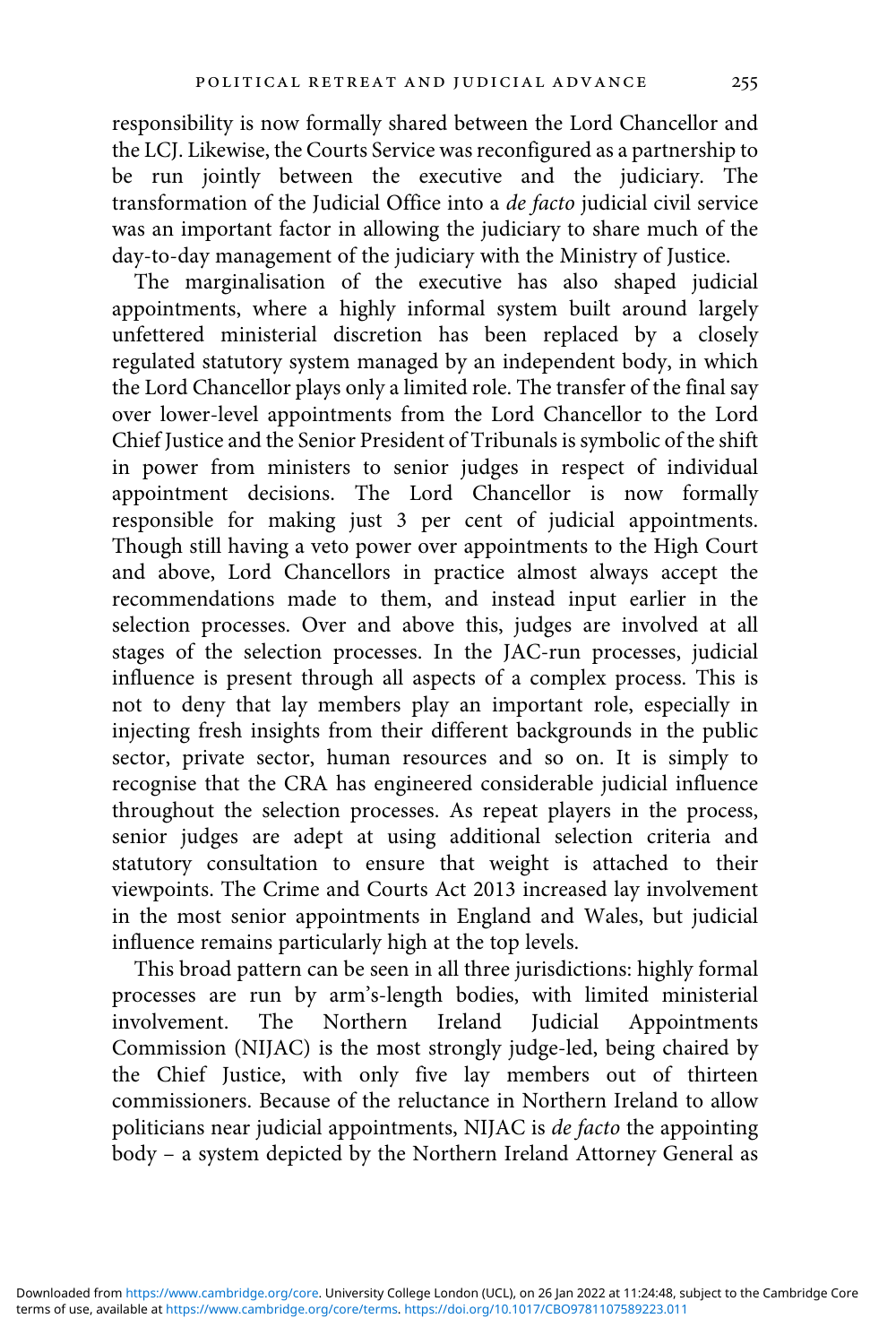'judges appointing judges'. In Scotland, the Judicial Appointments Board (JABS) has equal numbers of lay and legal/judicial members; but with only one recommendation ever queried, it too is de facto an appointing body.

The transfer of appointments from the Lord Chancellor to judges and laypeople was explicit and has been the subject of considerable debate, including in Parliament. In contrast, the decision to merge the courts and tribunals judiciaries has attracted almost no attention outside the legal world, although it may prove to be the most important driver in this process of political retreat. Tribunals are a large and increasingly important part of the judicial system. They used to be wholly dependent on their sponsoring government departments for their funding and for the appointment of Tribunal members. Now the appointments are all made by the JAC and the Senior President of Tribunals, independently of government, and the funding of Tribunals comes from HMCTS.

At the other end of the court hierarchy, a related but different shift in power has taken place. The creation of the new Supreme Court detached the highest-profile element of the court system from the legislature. Having been constitutionally, financially and administratively embedded in the House of Lords, its successor has its own building, its own budget and its own staff, with extensive institutional freedom to run its own affairs headed by the President, Deputy President and Chief Executive. Yet, paradoxically, a consequence of this detachment from Parliament has been to require the Supreme Court Justices to engage more closely with the executive on issues such as budgets and administration. Separation from Westminster has led to closer connections to Whitehall than was ever the case for the Law Lords.

In Scotland and Northern Ireland there has been a similar political retreat and judicial advance. We have already noted how in both countries judicial appointments have been transferred to an independent appointing body, with politicians effectively being removed from the process. Scotland has seen a similar shift in the running of the Court Service. The Scottish Court Service (SCS) was an executive-run body, but since 2010 has been judge-led, with the Lord President chairing the board and appointing the other board members, including six other judges. This judge-led model has given the judges much greater ownership of planning and running the courts. The Northern Ireland judiciary seems likely to go down the same road after 2016. As for complaints and discipline, here too there has been political retreat and judicial advance, which has gone even further in Scotland and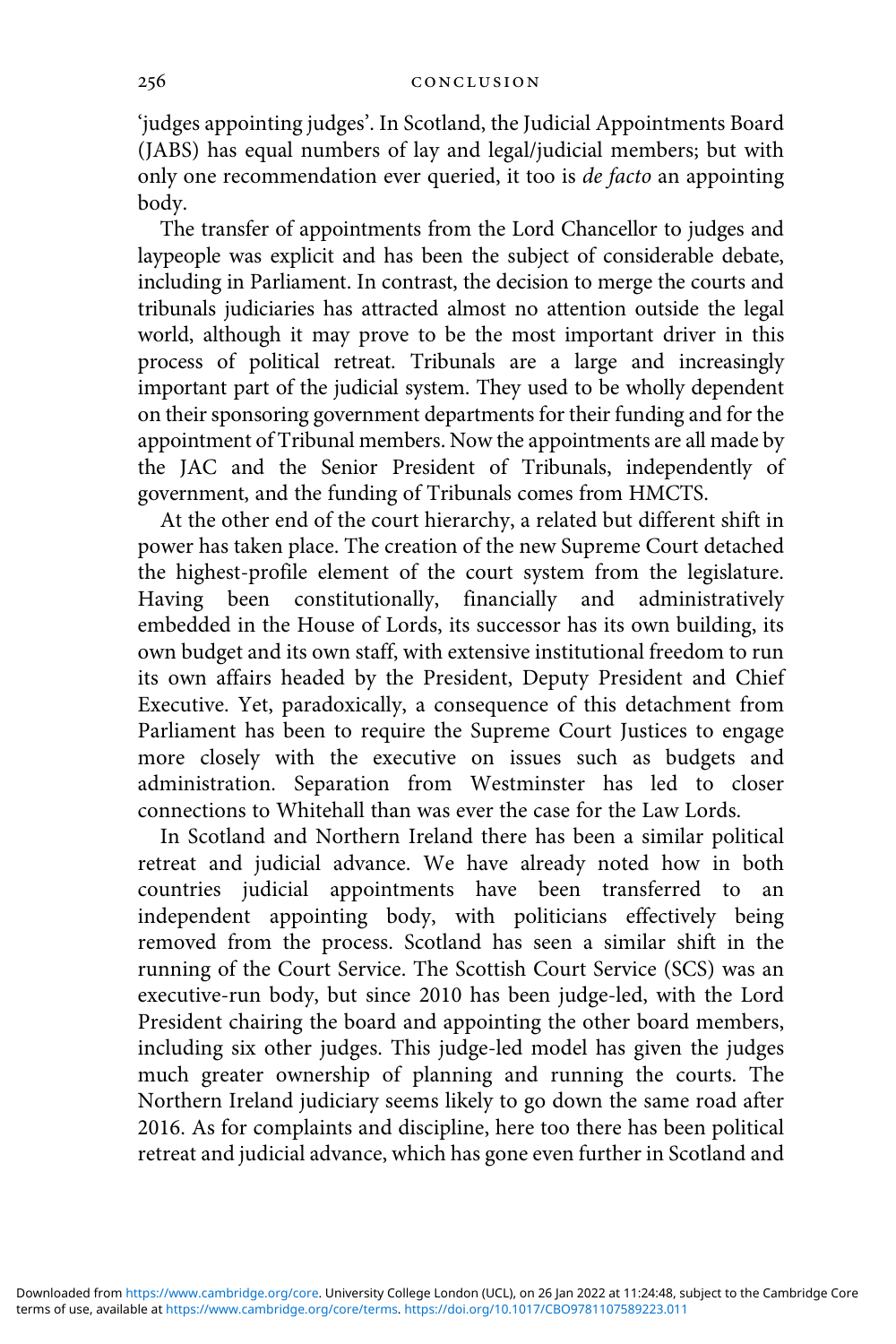Northern Ireland. With no equivalent to the involvement of the Lord Chancellor, the judiciary in Scotland and Northern Ireland sets the disciplinary rules and exercises greater control over the process.

### The challenges ahead

In this more formalised and fragmented politics of judicial independence, in which power has shifted from politicians to judges, new boundaries and ground rules are being constructed. The following issues are likely to be particularly important in the years ahead.

## Accountability

Throughout the book we have traced the changes in accountability in tandem with independence, arguing that an independent judiciary presupposes a degree of democratic accountability. The changes summarised above have as much significance for the day-to-day politics of judicial accountability as they do for judicial independence. Our findings show that judicial accountability has increased in many areas, sometimes quite dramatically. The senior judiciary has shown itself to be far less conservative than might be expected in its willingness to embrace greater transparency. A wide array of information on the functioning of the courts is now published by the judiciary through websites and reports. Much judicial business which was previously conducted behind closed doors in the old Lord Chancellor's Department is now out in the open; annual reports and statistics are produced by the Ministry of Justice and the judiciary-related bodies. This is not just a consequence of the constitutional changes, but results from wider initiatives in Whitehall and Westminster to make government more open and accountable.

The increasing trend for the senior judiciary to give evidence to select committees has also been facilitated by the creation of two new specialist select committees: the Lords Constitution Committee and the Commons Justice Committee, both of which have produced several reports on judicial matters. The administrative and operational side of the justice system is also accountable through investigations by the National Audit Office (NAO) and the Ombudsman. These are some of the formal channels through which accountability has been developed. Equally important are the 'soft' accountability processes by which the courts and judiciary engage more generally with the media and the public.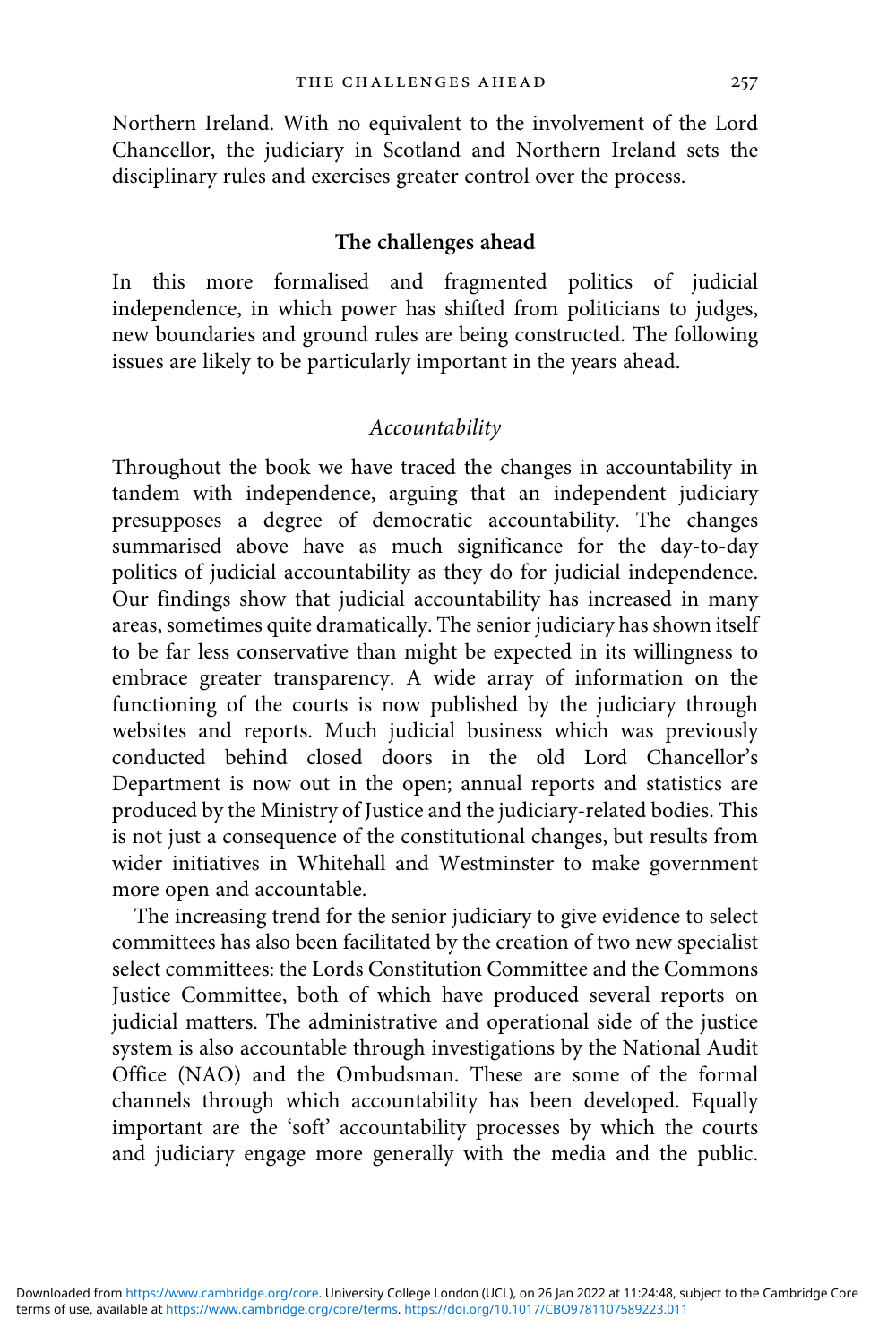Here, very significant changes are also evident, most strikingly in the Supreme Court, which has pursued an outward-facing and user-friendly approach unprecedented in the UK courts, with a new building, website, television coverage and public outreach work.

These examples are all evidence of narrative or explanatory accountability, whereby those responsible for the judicial system offer an account of its different parts and explain how they function. On a day-to-day basis it is this explanatory accountability that forms the bedrock of accountability in a democratic system. The counterpart is accountability in the classic 'sacrificial' sense of a decision-maker taking ultimate responsibility for their decisions or conduct. Individual judges are now more accountable for their behaviour beyond their judicial decision-making. The complaints and disciplinary system has become more visible and is much more frequently used. Judges are more often reprimanded for poor conduct, not because standards have fallen, but because there is now a more effective and responsive system for identifying conduct which falls short.

But our findings also reveal some potential problems as clear lines of responsibility have become more blurred as a result of greater fragmentation. For example, it would no longer be possible to argue that a Lord Chancellor should resign if it was discovered that a judge was appointed as a result of a serious mistake in the judicial appointments process, given how little responsibility the Lord Chancellor now has for that process. Similarly, since judicial independence has traditionally and rightly required a high threshold before judges can be removed from office, it is equally hard to imagine that Parliament would call for the resignation or dismissal of the LCJ as head of the judiciary should serious mismanagement be discovered in the Judicial Office, or a serious error of judgement made in the appointment of a Circuit Judge. In short, it is hard to determine where, in relation to decision-making in areas such as judicial appointments and the management of the judiciary and of the Courts Service, the accountability buck now stops. The greater fragmentation described above may have the advantage that judicial independence is safeguarded by more individuals in more places, and it may also increase the scope for effective mechanisms of explanatory accountability when things run smoothly, but it runs the risk that no one individual office-holder is ultimately responsible when things go wrong.

There are also weaknesses in the degree and quality of accountability provided by Parliament. Select committees can be fickle and patchy in their coverage: they have shown much initial interest in judicial appointments,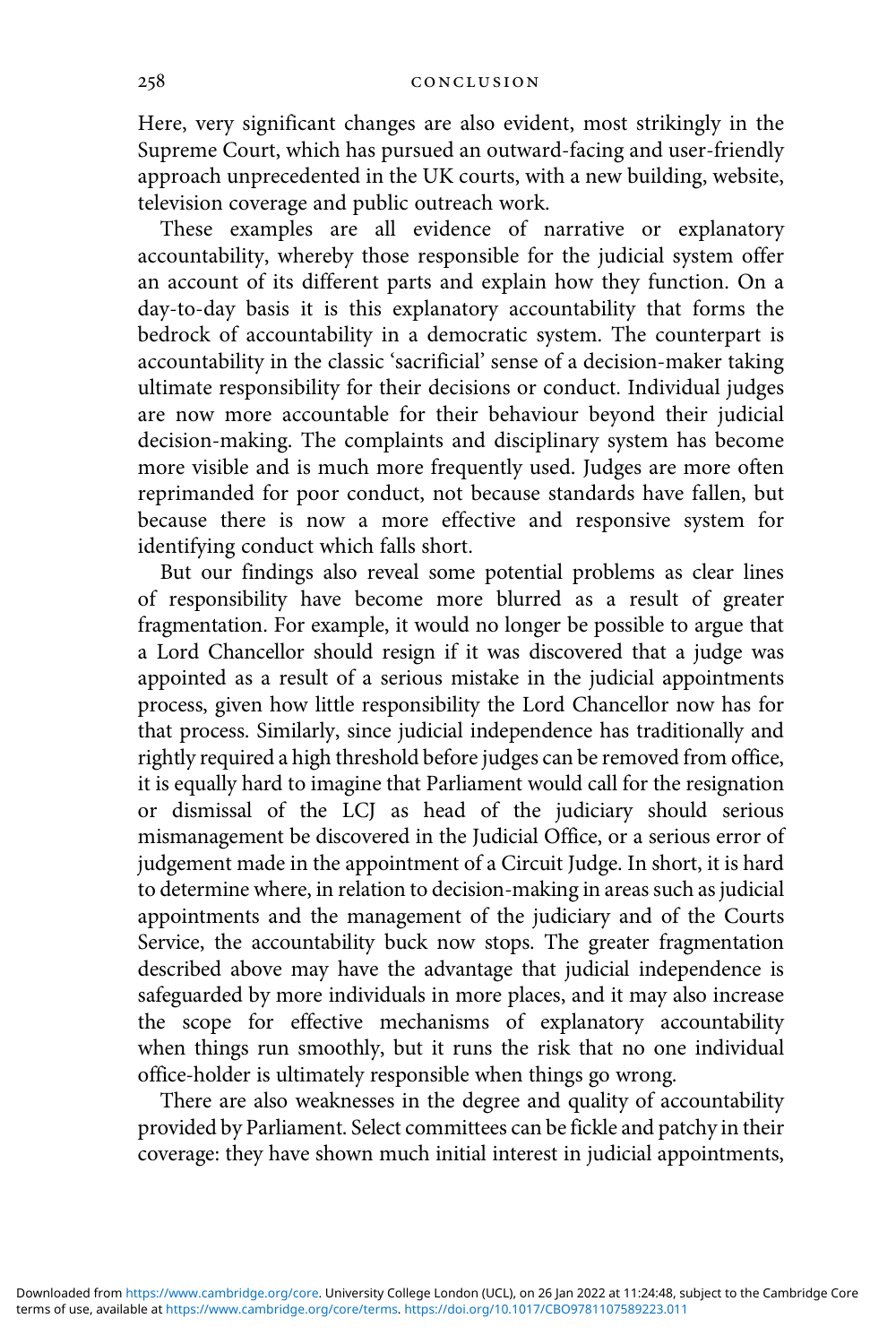but ignored the running of the Courts Service. They do, at times, criticise the courts, and judges in turn have sought to address these concerns. But the boundaries of this process of accountability are not yet clear and to date there have been no examples of serious or sustained pressure on a senior judge in relation to management decisions. This may be because no senior judge has ever made any serious management mistakes, or, more likely, because they are dealt with internally and out of sight.

An example of the potential dangers of this accountability gap is in the area of judicial diversity. Many senior judges explicitly and genuinely wish to see greater diversity in the composition of the judiciary, not just in relation to gender and ethnicity but also in terms of the balance between former barristers and solicitors and the range of legal expertise which appointees bring to the bench. But they have found it hard to recognise the implicit self-replication that can inform assessments of what constitutes merit in the appointments process, and, in turn, the role that this plays in inhibiting significant change. In the absence of a politician who is responsible to the electorate to take forward the diversity agenda, the expectation has been that the lay members of the appointments bodies will fulfil this role. Our evidence suggests that even when individual lay members are committed to the need for change, they do not have the authority that comes with elected office which they would need to push back hard enough against judicial preferences. Laypeople lack that electoral mandate, but are expected to substitute for politicians in being a check on 'judges appointing judges'. The inclusion of laypeople further reduces accountability: they bring different expertise, but cannot begin to provide the accountability which only politicians can supply.

#### Finding a new equilibrium

Lawyers tend to conceive of judicial independence as a fixed principle. But as we demonstrated in Chapter 2, attitudes to and definitions of judicial independence have changed down the ages – and they are still changing. The expansion of training and the introduction of performance appraisal for judges, both once viewed by the judiciary as a fundamental breach of judicial independence, are now enthusiastically supported by many in the senior judiciary. It is through debate, discussion, negotiation and renegotiation between judges, politicians, officials, laypeople and the public (via the media) that new understandings of how the principle of judicial independence should play out in practice are forged.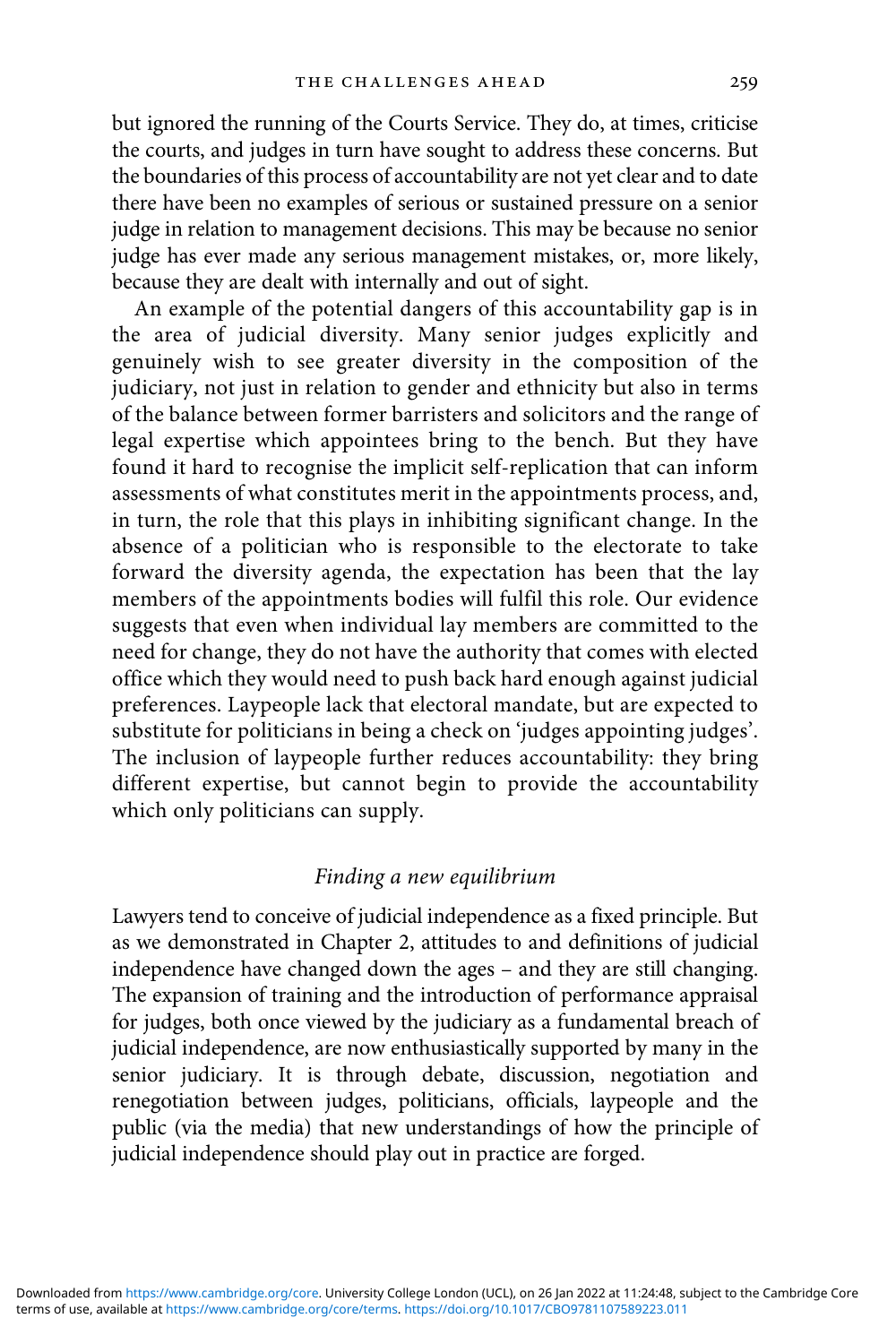New understandings of judicial independence traditionally emerged slowly, in the evolutionary manner which characterises change to the UK's constitutional arrangements. In contrast, the research which underpins this book was carried out at an unusually dynamic and unstable moment in the politics of judicial independence. Some of our findings are inevitably specific to that time. It is still too early to say whether we are now entering a new period of stability in which institutional changes will be allowed to bed down. In the short term, the stability of the old arrangements has been lost. But in the longer term, several institutions now exist on a surer and more independent footing, the most obvious being the Supreme Court. After initial tensions with the Ministry of Justice over its funding and administration, and despite occasional criticism from ministers north and south of the border, the Supreme Court has established itself as a confident and well-respected body. Similarly, after a bumpy first few years marked by fraught tensions with the Ministry of Justice, culminating in its 'near-death experience', the Judicial Appointments Commission's position in the institutional landscape now seems settled.

Another positive indicator of the emergence of a new equilibrium and a more stable foundation underpinning the new politics of judicial independence is the effect of the painful funding cuts to the justice system in the wake of the 2007 economic crisis. Despite severe reductions in court funding, a freeze on judicial salaries and adverse changes to judicial pensions, senior judges and the executive managed to negotiate a budget which each side could live with. This is not to suggest that negotiating these issues was easy. But it does perhaps indicate that the working relationship has been stress-tested and found to be strong enough to survive.

It also indicates that, at least amongst the senior judiciary, there is a growing acceptance that judicial independence does not protect the judiciary from its share of public spending cuts and that there is a distinction between the public interest and judicial self-interest. The cuts have been hard for the judiciary to bear, but no senior judge has yet come out and said that they threaten the independence of the courts. It is unlikely that if Lord Mackay was Lord Chancellor today, and sought to end lawyers' restrictive practices, he would be attacked by the judges, as he was in the 1990s, as posing a fundamental threat to judicial independence and the rule of law.

But while stability might be emerging in some areas, in at least one respect the signs are that further major change may lie ahead. In England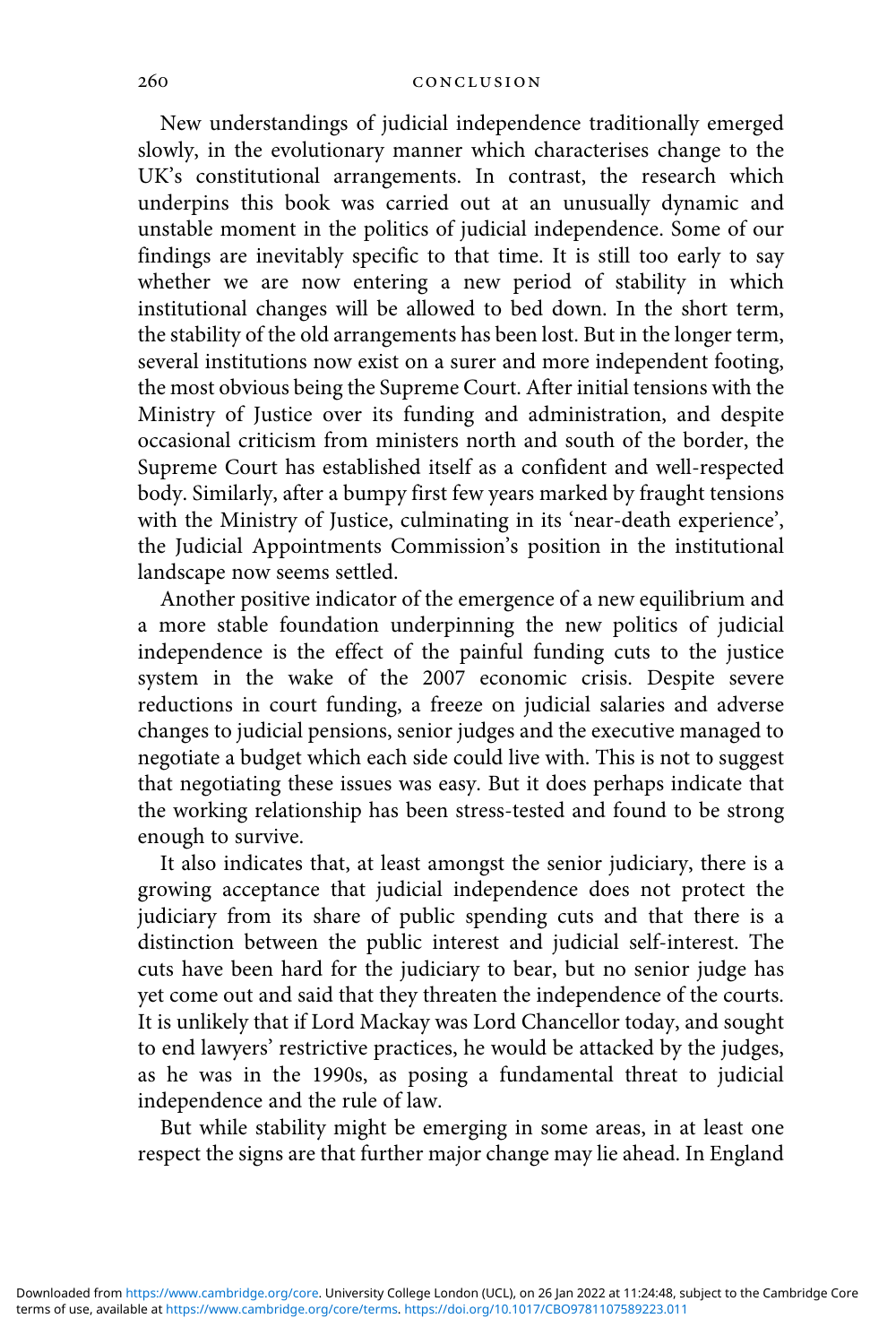and Wales, the judiciary and the government spent most of 2013 negotiating the possibility of a much more autonomous court system. If this is implemented, the knock-on effects of this change for the politics of judicial independence will be significant. For one thing the accountability deficit will become more glaring and less acceptable. If the judiciary comes to assume the lead in running the new courts service, Parliament will need to eschew its deferential approach and scrutinise the senior judiciary as keenly as it would the leaders of any other major public service. The judiciary, for its part, would have to supply a full account of its stewardship of public resources and be willing to be held to account for any failings. At the same time, the proportion of the work of the Ministry of Justice which relates to the courts would shrink further and the Lord Chancellor would have even less reason to prioritise the needs of the judiciary. This raises the question of what role the office of Lord Chancellor will play in safeguarding judicial independence in the years ahead.

## Filling the vacuum of the Lord Chancellor

The judges have sometimes been guilty of having selective memories in cherishing the unqualified vigilance of the old Lord Chancellors as guardians of judicial independence. Nevertheless, they are right to worry about the potential implications of the reform of that office. New Lord Chancellors are no longer expected to be senior lawyers and politicians towards the end of their careers, but are ministers of justice, no different in status from any other politician in Cabinet, and with one eye on the next job. At the same time, the Ministry of Justice has grown into a large department where the judiciary and courts account for less than a fifth of its budget. The faster turnover of staff also means that officials have less opportunity to develop a sophisticated appreciation of the culture of judicial independence and judicial accountability.

The judges view all these changes as for the worse. They fear that under the new system they do not have such a strong voice at the Cabinet table. Our findings do not reveal any evidence to show that the changes to the office of Lord Chancellor have – as yet – weakened support for judicial independence. Assessing whether or not this is likely to happen in the future requires a distinction to be drawn between judicial interests and judicial independence. Future Lord Chancellors may fail to defend the interests of the judges over issues like judicial salaries and pensions, while at the same time being effective guardians of judicial independence. Only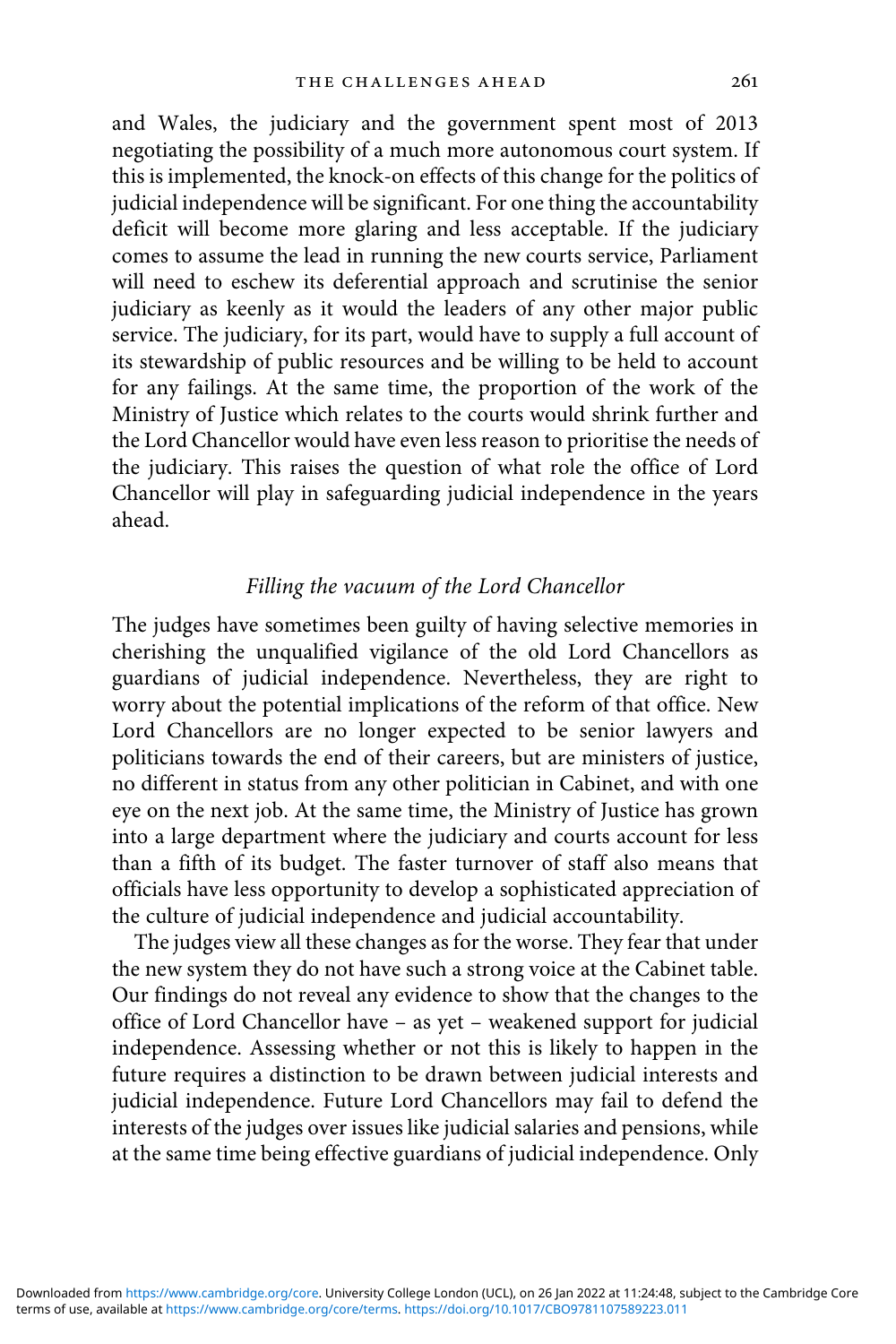when an issue arises which has clear implications for judicial independence will we know whether the new Lord Chancellors will step up to the plate. As ever, much is likely to depend on the individual personality of the person in post at the time.

Although the judiciary may have overstated the threat to judicial independence from the reform of the office of Lord Chancellor, any further disconnection between the Lord Chancellor and the judges risks further reducing the personal responsibility of Lord Chancellors for the administration of justice. Given the uncertainties, judges are right to continue to assume that they, and the LCJ in particular, will be required to take a more central role in the politics of judicial independence. However, as Lord Judge noted, the LCJ is a 'poor substitute' for the Lord Chancellor and cannot carry that role alone. The fragmentation described above means that a wider range of politicians and officials must be ready to engage. In the short term, the retreat of the politicians and the reduced role of the Lord Chancellor could appear to work to the advantage of the judges, since they will become the 'repeat players' who remain in post while Lord Chancellors come and go. This will allow them to cement their influence and interests over the running of the courts as they have done for judicial appointments and discipline. In the longer term, however, if Lord Chancellors and their officials retreat from judiciary-related matters, and if more limited contact between judges and politicians makes it more difficult to nurture positive personal relationships, the political understanding of why judicial independence matters might atrophy. Over time, Lord Chancellors might not take seriously their personal responsibility for the efficient and effective working of the judicial system and might take less care when exercising their residual discretion over judiciary-related issues. Without good examples set by the Lord Chancellor, there is a danger that other politicians will in turn become less mindful of constitutional proprieties. Arguably, the primary challenge of the future is, paradoxically, to strengthen the ministerial side of the judicial–political partnership, to find ways of reminding politicians of the stake that they share in a system of independent courts.

## Separation, not divorce

A key finding of this work is that, counterintuitively, the greater constitutional separation between judges and politicians since 2005 requires more day-to-day contact between them in order to negotiate and maintain the terms of that separation. A healthy politics of judicial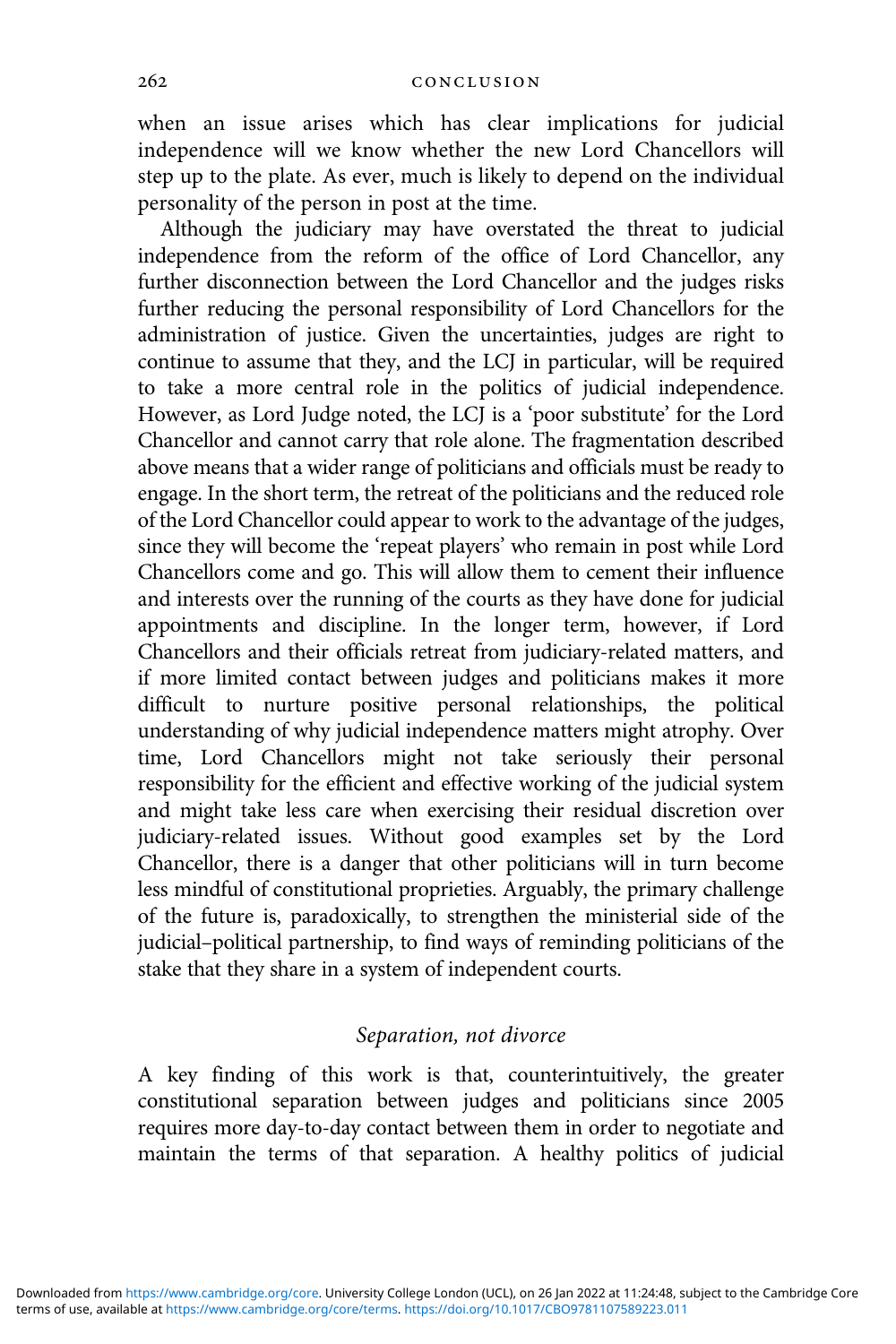independence requires that politicians do not regard judicial independence simply as an inconvenience, or seek to hive off responsibility for those parts of the justice system which have little political purchase. At the same time, judges must continue to develop their political acumen, showing the same skill with which they have navigated the constitutional changes of recent years. A series of successful rearguard actions has seen them retain, and indeed enhance, their role in crucial decision-making in areas such as judicial appointments, complaints and discipline, court management and budgetary negotiations. In deciding when to tackle the government in the future, the judges need to be astute about which issues to fight and which to drop. They must choose battles which they are likely to win, on issues which are likely to command parliamentary and public support. This may not be easy for judges whose only professional experience is the world of the law and life on the bench. The worlds of politics and the law have become much more separate than they used to be, with the result that there is a risk of a growing gulf in understanding. As the judiciary becomes a more separate branch of government, the judges must be careful not to isolate themselves, but must rather redouble their efforts to engage with the political branches. The danger is not that they have been marginalised, as they first feared, but instead that they may get all they wished for. If they find that the executive has retreated from the running of the courts and the judicial appointments process, leaving the field to them, the partnership will exist in name alone. The Constitutional Reform Act was designed to produce greater separation, but not divorce. It sought to create a new form of partnership, very different from the traditional relationship, but one which had the potential to form the basis of a new culture in which judicial independence is valued as a political achievement.

The rules, structures and processes must help politicians to grasp that an independent judiciary is an indispensable part of a democratic system, even if from time to time courts render politically unpopular decisions. Those same arrangements must also help judges to see that an effective partnership between the political and judicial branches requires that ministers are interested in and concerned about the financial and administrative health of the judicial system. Judges should never forget that judicial independence is not shorthand for saying that politicians must defer to the judges on questions relating to the running of the judicial system, and they cannot expect to exercise a veto on issues such as the budgets of the courts. Related to this, judges must recognise the need for heightened judicial accountability at the same time as they exercise increased power over the management and funding of the